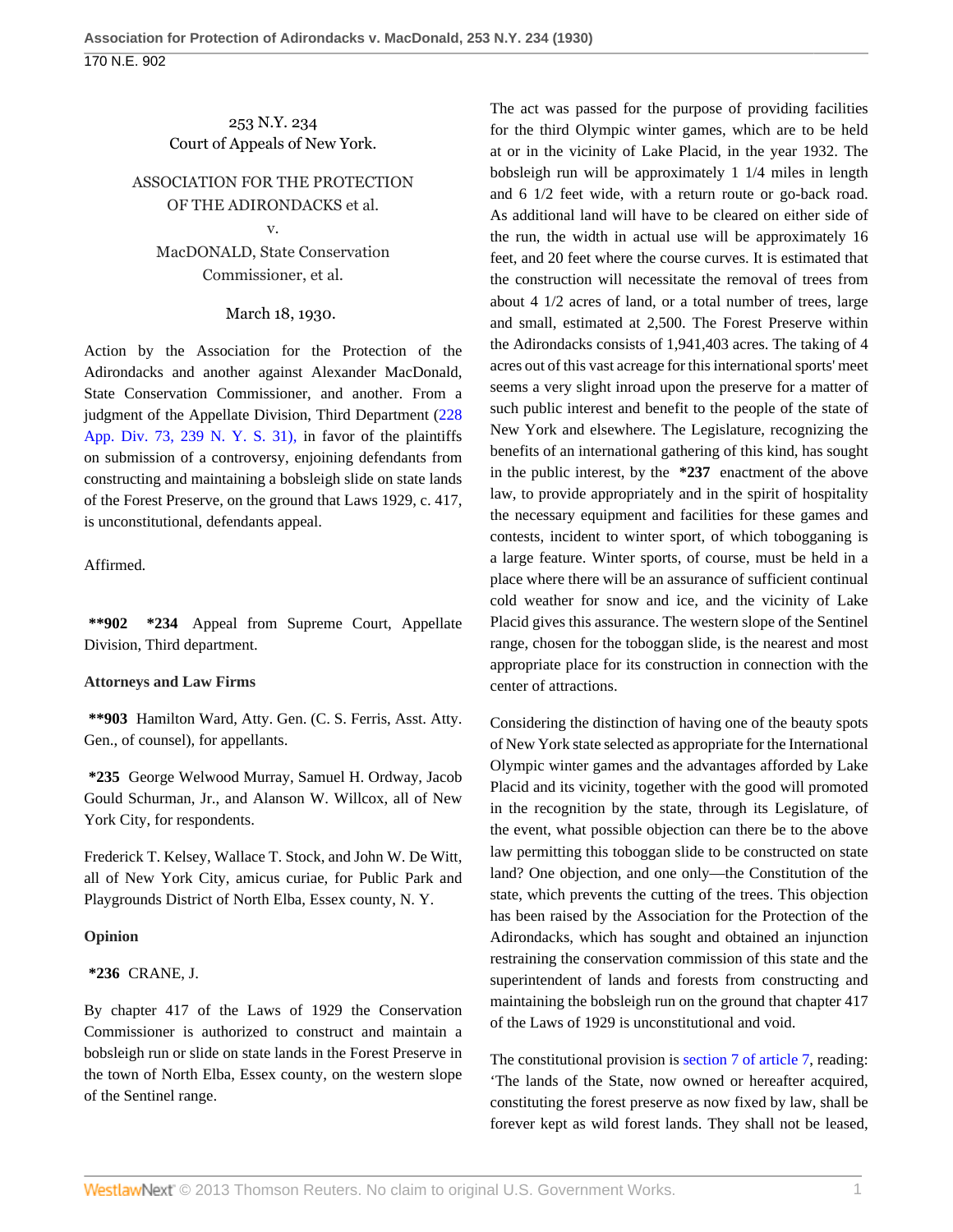sold or exchanged, or be taken by any corporation, public or private, nor shall the timber thereon be sold, removed or destroyed.'

The lands and trees proposed to be taken for the toboggan slide are within the Forest Preserve and covered **\*238** by this provision of the Constitution. Taking the words of [section 7](http://www.westlaw.com/Link/Document/FullText?findType=L&pubNum=1000300&cite=NYCNART7S7&originatingDoc=I5dc7bda7d6bb11d9bf60c1d57ebc853e&refType=LQ&originationContext=document&vr=3.0&rs=cblt1.0&transitionType=DocumentItem&contextData=(sc.DocLink)) in their ordinary meaning, we have the command that the timber, that is, the trees, shall not be sold, removed, or destroyed. To cut down 2,500 trees for a toboggan slide, or perhaps for any other purpose, is prohibited. Some opinions, notably those of the Attorney General of the state, cited on the briefs and by the Appellate Division, have even gone so far as to state that a single tree, and even fallen timber and dead wood, cannot be removed; that to preserve the property as wild forest lands means to preserve it from the interference in any way by the hand of man.

[1] **[2]** The words of the Constitution, like those of any other law, must receive a reasonable interpretation, considering the purpose **\*\*904** and the object in view. [State of Ohio ex rel.](http://www.westlaw.com/Link/Document/FullText?findType=Y&serNum=1930122642&pubNum=708&originationContext=document&vr=3.0&rs=cblt1.0&transitionType=DocumentItem&contextData=(sc.DocLink)) [Popovici v. Agler, 280 U. S. 379, 50 S. Ct. 154, 74 L. Ed.](http://www.westlaw.com/Link/Document/FullText?findType=Y&serNum=1930122642&pubNum=708&originationContext=document&vr=3.0&rs=cblt1.0&transitionType=DocumentItem&contextData=(sc.DocLink)) [489.](http://www.westlaw.com/Link/Document/FullText?findType=Y&serNum=1930122642&pubNum=708&originationContext=document&vr=3.0&rs=cblt1.0&transitionType=DocumentItem&contextData=(sc.DocLink)) Words are but symbols indicating ideas, and are subject to contraction and expansion to meet the idea sought to be expressed; they register frequently according to association, or like the thermometer, by the atmosphere surrounding them. The purpose of the constitutional provision, as indicated by the debates in the Convention of 1894, was to prevent the cutting or destruction of the timber or the sale thereof, as had theretofore been permitted by legislation, to the injury and ruin of the Forest Preserve. To accomplish the end in view, it was thought necessary to close all gaps and openings in the law, and to prohibit any cutting or any removal of the trees and timber to a substantial extent. The Adirondack Park was to be preserved, not destroyed. Therefore all things necessary were permitted, such as measures to prevent forest fires, the repairs to roads and proper inspection, or the erection and maintenance of proper facilities for the use by the public which did not call for the removal of the timber to any material degree. The Forest Preserve is preserved for the public; its benefits are for the people of the state as a whole. Whatever the advantages may be of having wild forest lands **\*239** preserved in their natural state, the advantages are for every one within the state and for the use of the people of the state. Unless prohibited by the constitutional provision, this use and preservation are subject to the reasonable regulations of the Legislature.

The laws developing the Forest Preserve and the Adirondack Park, up to the Constitution of 1894, are reviewed in the opinion of this court in [People v. Adirondack Ry. Co., 160 N.](http://www.westlaw.com/Link/Document/FullText?findType=Y&serNum=1899003509&pubNum=577&originationContext=document&vr=3.0&rs=cblt1.0&transitionType=DocumentItem&contextData=(sc.DocLink)) [Y. 225, 54 N. E. 689.](http://www.westlaw.com/Link/Document/FullText?findType=Y&serNum=1899003509&pubNum=577&originationContext=document&vr=3.0&rs=cblt1.0&transitionType=DocumentItem&contextData=(sc.DocLink)) By chapter 707 of the Laws of 1892, the state park, known as the Adirondack Park, was created within certain of the Forest Preserve counties. Such park is to be 'forever reserved, maintained and cared for as ground open for the free use of all the people for their health or pleasure, and as forest lands necessary to the preservation of the headwaters of the chief rivers of the state, and a future timber supply.'

Chapter 332 of the Laws of 1893, combining all previous acts, gave to the forest commissioners authority to sell certain timber on the Forest Preserve, and also power to sell such of the lands as were not needed. They were also authorized to lease camp sites and lay out paths and roads in the park. Then came the Convention of 1894 with the debates indicating a change of policy regarding the sale and destruction of timber and the use of the lands. Revised Record of the Constitutional Convention of 1894, vol. I, pp. 1100, 1148; vol. II, pp. 57, 1201; vol. IV, pp. 128, 137.

At the time of the assembling of this Convention, the law of the state authorized the sale, lease, clearing, and cultivation of lands in the Forest Preserve and the sale of standing or fallen timber thereon; also permitted the laying out of paths and roads through the property. See chapter 283, Laws of 1885; chapter 475, Laws of 1887; chapter 707, Laws of 1892; chapter 332, Laws of 1893.

With these laws before them and the statements in the debates revealing the depredations which had been made on the forest lands, and the necessity for restricting the **\*240** appropriation of trees and timber, [section 7 of article 7](http://www.westlaw.com/Link/Document/FullText?findType=L&pubNum=1000300&cite=NYCNART7S7&originatingDoc=I5dc7bda7d6bb11d9bf60c1d57ebc853e&refType=LQ&originationContext=document&vr=3.0&rs=cblt1.0&transitionType=DocumentItem&contextData=(sc.DocLink)) was adopted and became part of the Constitution January 1, 1895, where it has remained ever since.

No longer was the land or timber to be sold or even condemned for public purposes. People v. Adirondack Ry. Co., supra. The forests were to be preserved as wild forest lands, and the trees were not to be sold or removed or destroyed. Whereas the Legislature had authorized the building of roads through these lands, this power was thereafter conferred, not through legislation, but by constitutional amendments adopted in 1918 (see Laws 1919, p. 1783) and 1927 (see Laws 1927, p. 1788). The section with these amendments now reads: 'Nothing contained in this section shall prevent the state from constructing a state highway from Saranac lake in Franklin county to Long lake in Hamilton county and thence to Old Forge in Herkimer county by way of Blue Mountain lake and Racquette lake,